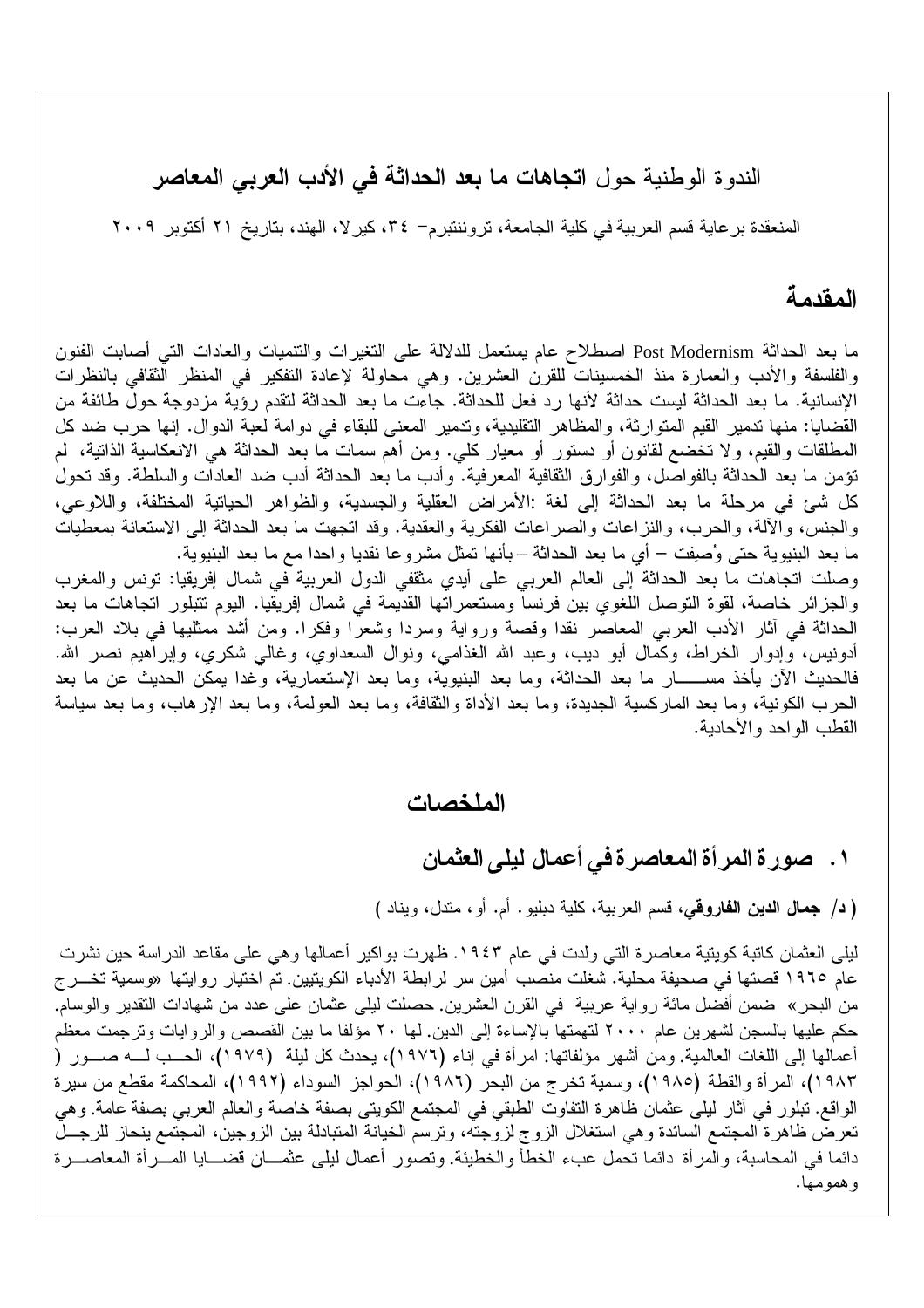# ٢. نقد النقد ( د/ إي. ع**بد المجيد**، قسم العربية، كلية مهار اجاس، إرناكلام )

«نقد النقد» أو ما بعد النقد Metacritique فن يسهَّــل القراءة النقدية والنذوق، وفن يسمح للقارئ بتعدد الاجتهـــادات، والتأويلات، حسب اختياره وقدرته على التفسير والتحليل والتعليل. محور 'نقد النقد' هو فلسفة النقد، ومقاصده، فيراجع مصطلحات النقد، وبنيته المنطقية، ومبادئه الأساسية، وفرضياته التفسيرية، وأدواته الإجرائية. الأوائل قد مارسوا نقــد النقد من دون معرفة لمصطلحاته وقوانينه والحدود الفاصلة بينه وبين النقد. ونتداخل في 'نقد النقد' مباحث عديدة متعلقة بالخلفية الفكرية، والنظرية، والمنهجية، حقا؛ ومن الصعب بل مستحيل الإحاطة بها في مقال واحد، لذا نضـــطر إلــــي حصْرِ الاهتمام في المبحثين: المبحث الأول: محاولة النعريف بنقد النقد وتطوره في مختلف العصور، والمبحث الثاني، نقاش انتقادي حول مقاصد فنون الأدب ونقدها عند العرب والغرببين قديما وحديثا، وأهدافها المنشودة عنــد أصـــحاب المدارس الأدبية -المختلفة، وأصحاب مدرسة الفن للفن.

#### ٣. اتجاهات ما بعد الحداثة في أدب المهجر العربي

( د/ م. كبير، قسم العربية، الكلية المنانية للفنون والعلوم، تروننتبرم)

إن الأدب مرأة صادقة تتعكس فيها الأحوال المتنوعة للحياة المعاصرة. هذا ما نعرف من التاريخ أن الاختلافات الاجتماعية والسياسية والاقتصادية أثرت الأدب في جميع البلدان. إن البحث للانفتاح والفرص دائما طبيعة إنسانية. أدب المُهجِّر العربي انفتاح على الأداب الغربية وثقافاتها. وسبب هذا الامتزاج في ظهور الأدب بلون أخر مع روحه القديم وجسده الجديد. الأحوال السياسية في المهجر مراهنة للأنشطة الأدبية. أدب المنفي العربي رسالة تسعى إلى فهم الواقع العربي. يقدم أدب المهجر العربي وطنا فكريا وهو أعمق من الوطن الجغرافي. وظهرت اتجاهات ما بعد الحداثة في المهجر العربي قبل الوطن العربي. يناقش الباحث في الورقة مواضيع مختلفة، منها الامتزاج بين الأدب العراقي والأدب الأوروبي إثر الاحتلال، وأثر الأحوال السياسية العراقية في أدب المهجَّر العراقي، ومسألة الأجيال الشعرية العراقية وأدب المنفي السوري، والمهجر اللبناني والأمريكي، والمهجر الأسباني، وأدب السجون ، وغيرها.

# ٤. المنظورات النسوية حول الحرية الفردية والهوية الجماعية: دراسة وضعية

(أ. محمد شاه ، قسم العربية، كلية بي. تي. أم. الحكومية، برنتلمنا، ملبرم)

من بين السمات البارزة لفلسفة ما بعد الحداثة، تشكل المنظورات النسوية دورا لا يستهان به. ومع ان الإعلان النسوى بالنسبة الى الحرية الفردية، إن هناك وجود الهوية النسوية أيضا في أية حالة إجتماعية. وهذا العقل المجرد الملحوظ من الخصائص النسوية، قد تعاضى عن مناسبات عديدة بتحديد النسوية سوى أنها تأكيد حرية الفرد للنساء سواء داخل أسرتها وخارجها في المجتمع. ولكن في الواقع هناك قراءة جماعية نسوية في جميع مناحي النشاط الإنساني. هذه الإتجاهات يمكن قراءتها في الرواية العربية المعاصرة أيضا. هذه الورقة تناقش المنظور النسائي حول الحرية الفردية كما كشفت في بعض الكتابات النموذجية للروائية المشهورة الصحافية والتلفيزيونية **ليل**ى ا**لأطرش** من فلسطين. فلها تجارب حية من العلاقات بين الذكور والإناث في العالم العربي المعاصر عامة، وفي دول الخليج العربية الغنية بالنفط خاصة. هذه الورقة تعالج أيضا المنظورات النسوية المختلفة جدا من المنظور السابق، هو كيفية بحوث المرأة عن الإنجاز الثقافي والإجتماعي للإنسان في مجملها مع زاوية من مطالعتها الخاصة لها نحو ذلك أو كيف أنها نكشف المعاني الغامضة حول إسهاماتها نحو الحيات الجماعية والإجتماعية للبشر كما أنها تورد في ثالوثية الروايات كتبتها **رضوة العاشور**، روائية مصرية، عن حالة المسلمين في إسبانيا بعد سقوط غرناطة. ستحاول هذه الورقة إلقاء نظرة عابرة أيضا على بعض من التناقضات الحادة بين حالات الحرية الفردية والهوية الجماعية في الكتابات النسوية المعاصرة مثل **نوال السعداوي وغادة السمان** و غير هما.

 $\overline{2}$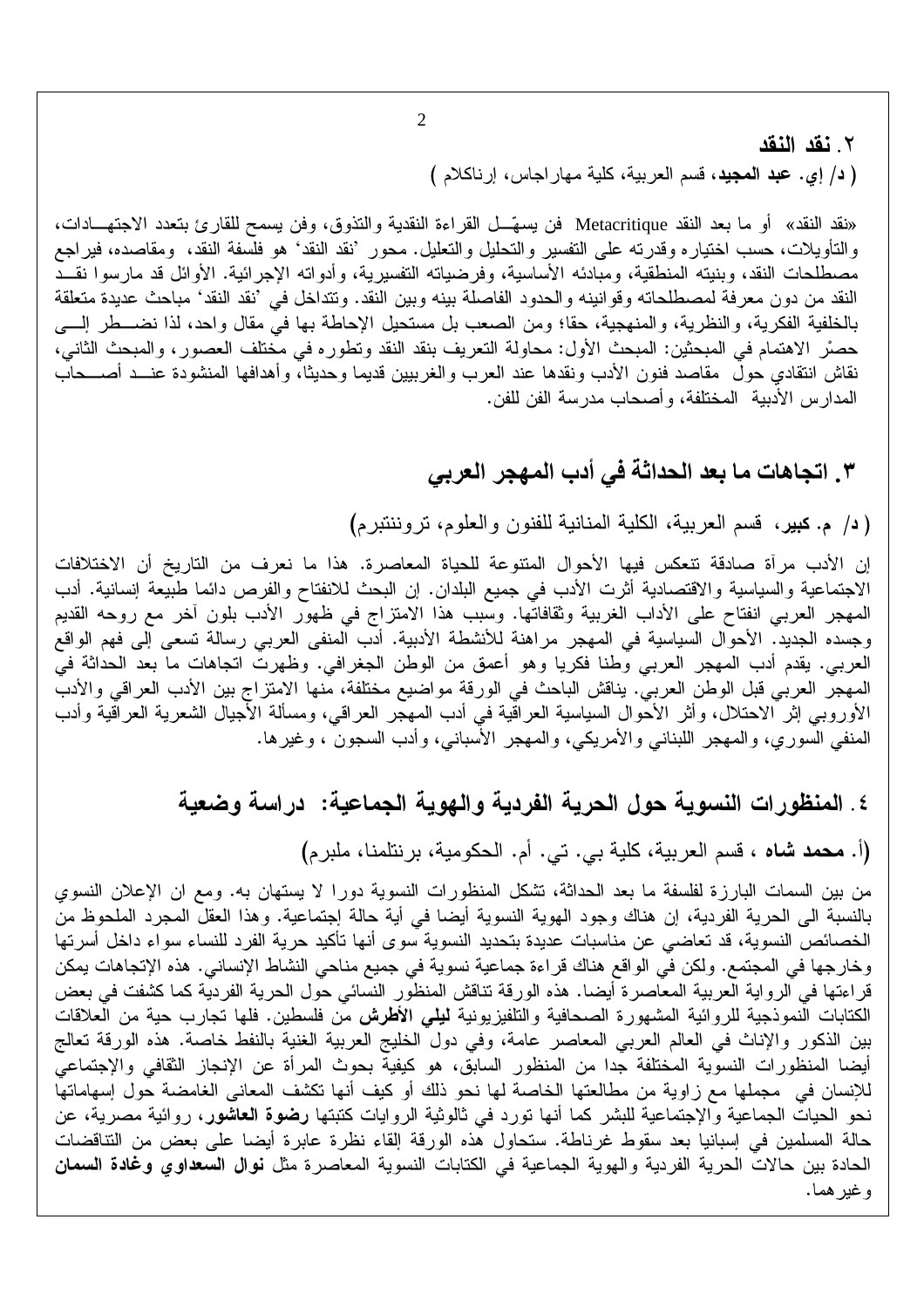3

٥. المسرح العربي المعاصر في فلسطين

( أ. شَنْظِل ، قَسْمِ العربية، جامعة كَبْرٍ لا، كَارِيوِتَام، تَروِنَتَبَرَمَ )

وقد تميزت الحركة المسرحية في فلسطين بمحاولات التجمع المسرحي في سبيل النهوض والتطور . شهدت الستينات والسبعينات من القرن العشرين تفاعلا نشطا في الحركة المسرحية الفلسطينية، من خلال تأسيس عدة فرق، وتقديم العديد من الأعمال المسرحية ولو كانت واجهت مجموعة من الصعوبات. أهم منها: فرقة بلالين وفرقة المسرح الشعبي وفرقة المسرح الحديث وفرقة كشكول وفرقة المسرح الحي وفرقة المسرح الفلسطيني وفرقة النجوم المسرحية وفرقة دبابيس وفرقة الفرافير وفرقة الأنوار وفرقة مسرح الهلال وفرقة المسرح الشعبي الفلسطيني، والمؤسسة الشعبية للفنون بإدارة سميح القاسم وغيرها. الأسماء البارزة التي نشطت لإعادة الحياة إلى المسرح الفلسطيني كثيرة، وأهم منهم صبحي الداموني وأديب جهشان (المسرح الناهض) ونصر الجوزي وجميل حبيب بحري، والأخوة صليبا ونصري وجميل وفريد المجوزي وسميح القاسم ومعين بسيس وسهيل إدريس وهارون هاشم رشيد وغسان كنفاني وحسين الأسمري ورشاد أبو شاور ومحمد الظاهر ومكرم خوري ويوسف أبو وردة وغيرهم. وبعد قدوم السلطة الوطنية الفلسطينية عام ١٩٩٤، حدث نشاط ملحوظ في المشهد المسرحي. وهذا النشاط إن لم يكن يدل على مضمون الأعمال المسرحية المقدمة كان يضع البدايات لمسرح فلسطيني في قطاع غزة.

# ٦. الأيقونات التاريخية في شعر محمود درويش

( ك. جابر ، قسم العربية، كلية مهار اجاس، إرناكلام )

كان **محمود درويش (١٩٤١–٢٠٠٨) ال**شاعر الوطني لدولة فلسطين المحتلة، وكان أحد الشعراء الفلسطينيين الذين ارتبط اسمهم بشعر المقاومة والثورة والوطن. يعتبر درويش أحد أبرز من ساهم بتطوير الشعر العربي الحديث وإدخال الرمزية فيه. وفي شعره يمتزج الحب بالوطن بالحبيبة الأنثى. صدر له كثير من الدواوين الشعرية على امتداد خمسة عقود، أوقفها على المقاومة والثورة وترجمت قصائده إلى أكثر من ٤٠ لغة من اللغات العالمية. يأتـي درويش فـي رأس شعراء النضـال الفلسطيني الملتزم من حيث الغزارة والإنتاج والعمق في الأرض. اعتقل درويش من قبل السلطات الإسرائيلية مرارا بتهم نتعلَّق بتصريحاته ونشاطه السياسي. قضيي الشاعر جلَّ عمره خارج وطنه بعدما أخرج ونفي من فلسطين صبيا فصــــنع وطنه في المنفى فيسأل: "من أنا من دون منفى" (?Who am I without exile). هذا الشعور يدور في خاطر الشاعر فيتفقــد صفحات الناريخ ويتخذ ويقتبس منها الأشخاص البارزة التبي هجرت مواطنها لسبب ما، أيقونات في أشعاره ويرى تشابها بينه وبين هؤلاء الأشخاص. كان روّاد الحداثة يصغّرون من شأن الأشياء والمعانـى العتيقة وأصـحاب مذهب ما بعد الـحداثة يدعون ويعتزون باقتداء التقاليد والعادات القديمة. ولذا يصبح اقتباس الأيقونات التاريخية في الأعمال الأدبية جزء هاما من ما بعد الحداثة.

٧. التناص فى العربية التراثية والحديثة

(ب. ت. زين الدين ، قسم العربية، كلية بي. تي. أم. الحكومية، برنتلمنا، ملبرم)

التناص Intertextuality مصطلح أدبي مستحدث تشير الى نفاعل النصوص وتداخلها وتعالقها. يدل مفهوم التناص على وجود نص أصلي في مجال الأدب أو النقد على علاقة بنصوص أخرى، وأن هذه النصوص قد مارست تأثيرا مباشرا أو غير مباشر على النص الأصلي في وقت ما. تعد جوليا كرستيفا Julia Kristeva مبتدعة لهذا المصطلح في دراستها «ثورة اللغة الشعرية»، عرفت فيها النتاص بأنه التفاعل النصبي في نص بعينه. والنتاص الأدبي هو نداخل نصوص أدبية مختارة قديمة أو حديثة شعرًا أو نثرًا مع نص القصيدة الأصلي بحيث تكون منسجمة وموظفة ودالة قدر الإمكان على الفكرة التي يطرحها الشاعر. ويعني النتاص الأسطوري استحضار الشاعر بعض الأساطير القديمة وتوظيفها في سياقات القصيدة لنعميق رؤية معاصرة يراها الشاعر في القضية التي يطرحها.